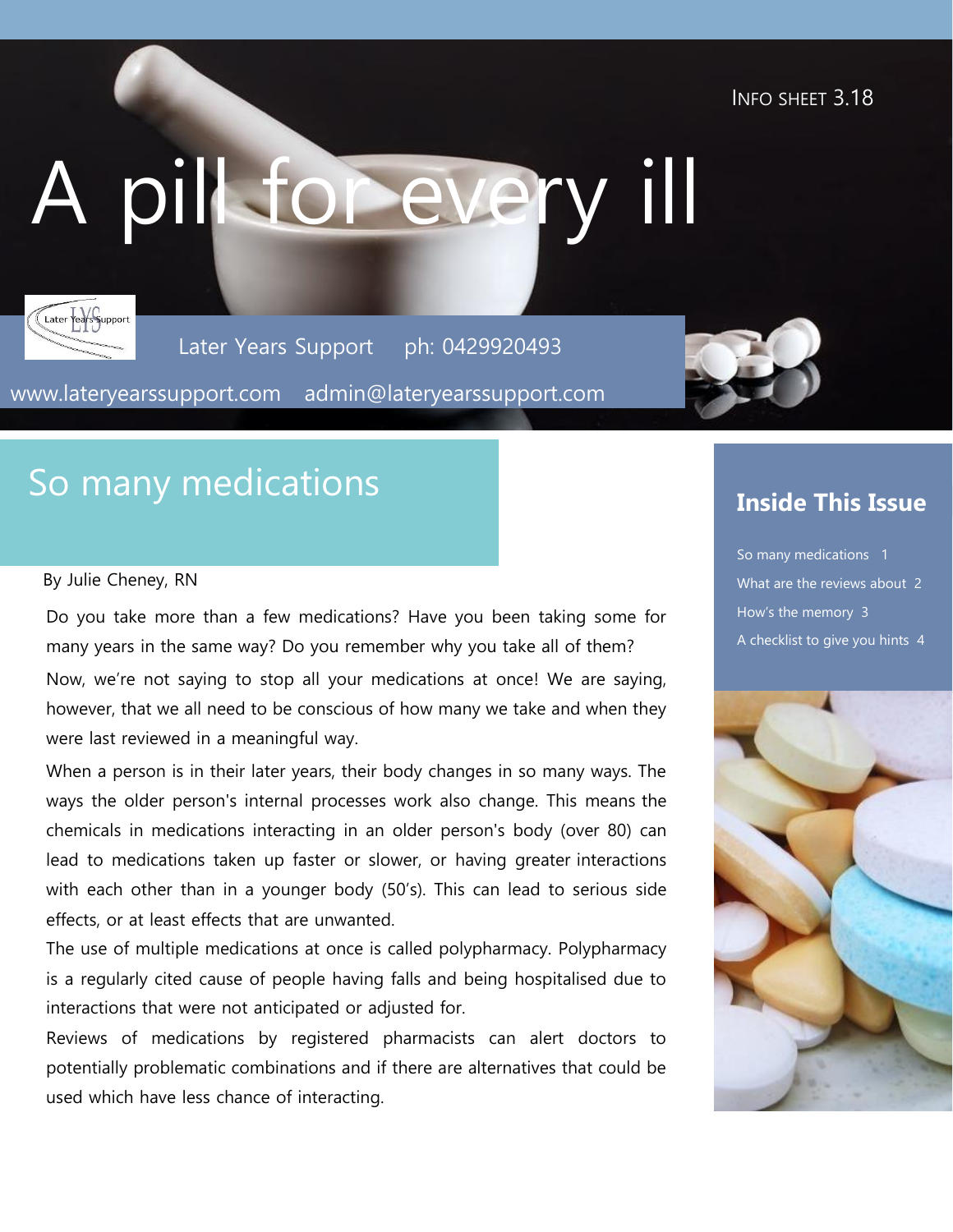#### **A pill for every ill**

## What are the reviews about?

The problem of polypharmacy is all over the developed world and a lot of research has been conducted about the problem. One of the findings is that a person taking fewer medications will also generally feel greater quality of life. The research has also shown significant statistics of health problems related to interacting medications. The outcome is that governments have set up systems to help people have a full medication review regularly, at least every 1 - 2 years.

In Australia, we have Medicare items that cover the review of medications both in the community and in residential aged care facilities, for people who are at risk of medication related problems, polypharmacy being the major concern. These are called a Home Medicines Review or a Residential Medication Management Review. Your doctor must request the review by a pharmacist, but you could also prompt your doctor about concerns if you are taking many medications, particularly if you don't feel great after taking your medicines, or if you have been taking the same medication for many years.

In some cases, the review can find that some medications should be removed and in others, the medication might need to be changed to a milder one, or one that works a little differently but with fewer interactions. For some people it might mean needing a boost by a mineral supplement or a fluid intake or dietary measure. For others, the review might find the medications you take are the best ones for your body and your conditions. Whatever the result, even if it is no change for now, the review can give you and your doctor peace of mind that you are on the best combination of medicines for you and that the latest information about medication has been used to consider your needs.

> **"All medications can become poisons if used incorrectly"**





**PAGE 2**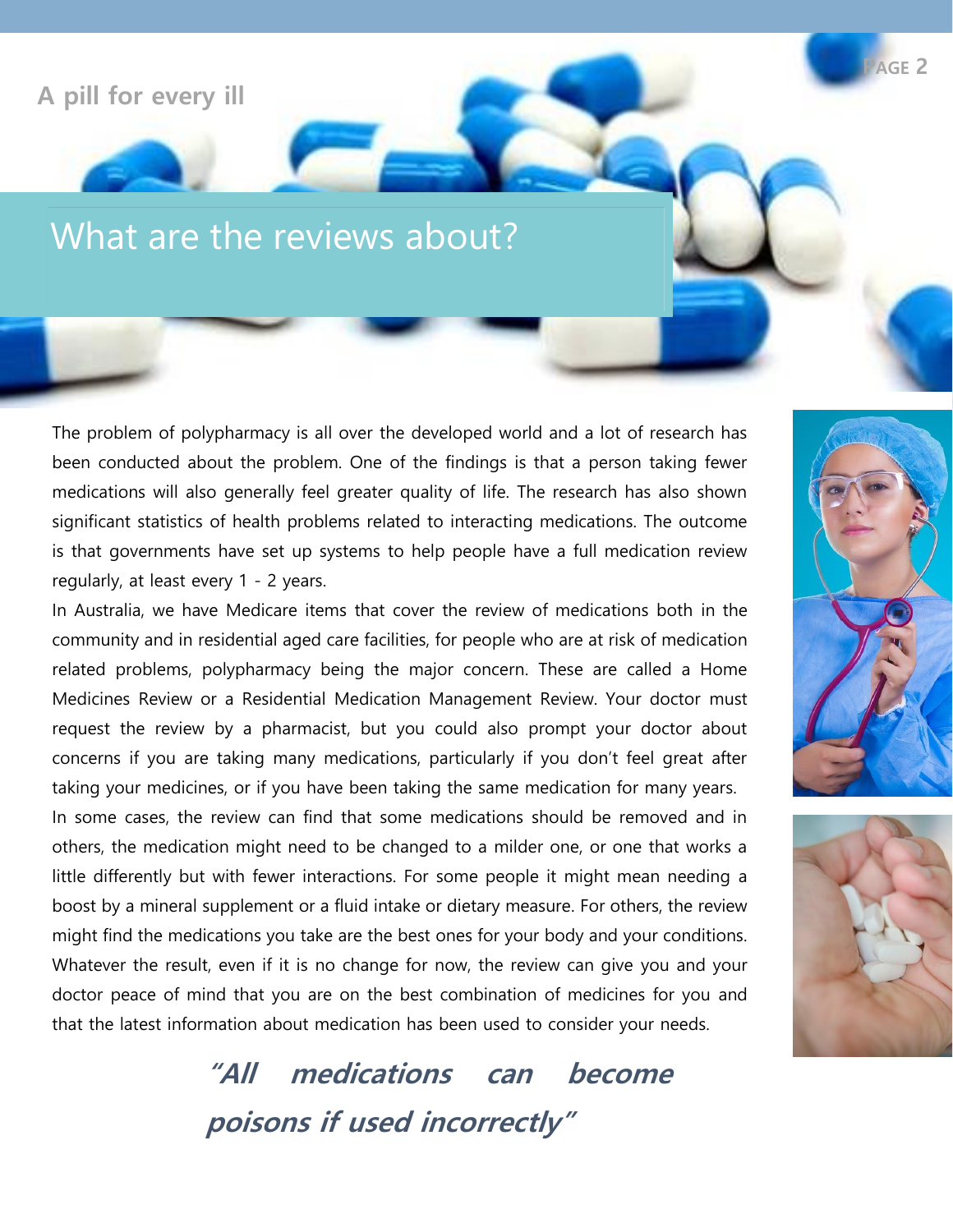## How's the memory?

*<b>Dill for every* 

Another serious problem for older people, in relation to their medication use, is remembering when to take things. There are a number of issues that face older people which can cause them to take incorrect doses and schedules of medications. Below is a brief list of common errors to consider. Have you done any of these? (Be honest with yourself!)

- Missing a pill so taking 2 to make up for it the next day
- Missing a pill at a scheduled time then taking it and the next one due at the same time
- Missing pills all together, regularly
- Taking them at incorrect times
- Taking them only when you feel unwell, but they are ordered as regular medicines
- Taking your spouse's medication because it seemed to work for him/her
- Stopping antibiotics after a couple of days because you feel a bit better
- Taking someone else's unfinished antibiotics for a couple of days just in case
- Stopping all of your medications without any supervision of it
- Not filling some 'scripts in favour of others because of costs issues
- Not filling scripts until they are already run out for days
- Not getting scripts in time from your doctor.

#### **At Later Years Support**

We endeavor to provide useful, practical ways to support people in their later years, and their families. We utilise current evidence where possible, reputable health related sources and decades of experience with older people to guide our information. We offer suggestions that are general in nature and do not attempt to cover all needs of all people, or to be considered the only advice sought for a person's concerns. We recommend everyone seeks professional advice in any circumstance of complex health and wellbeing concerns.



**PAGE 3**